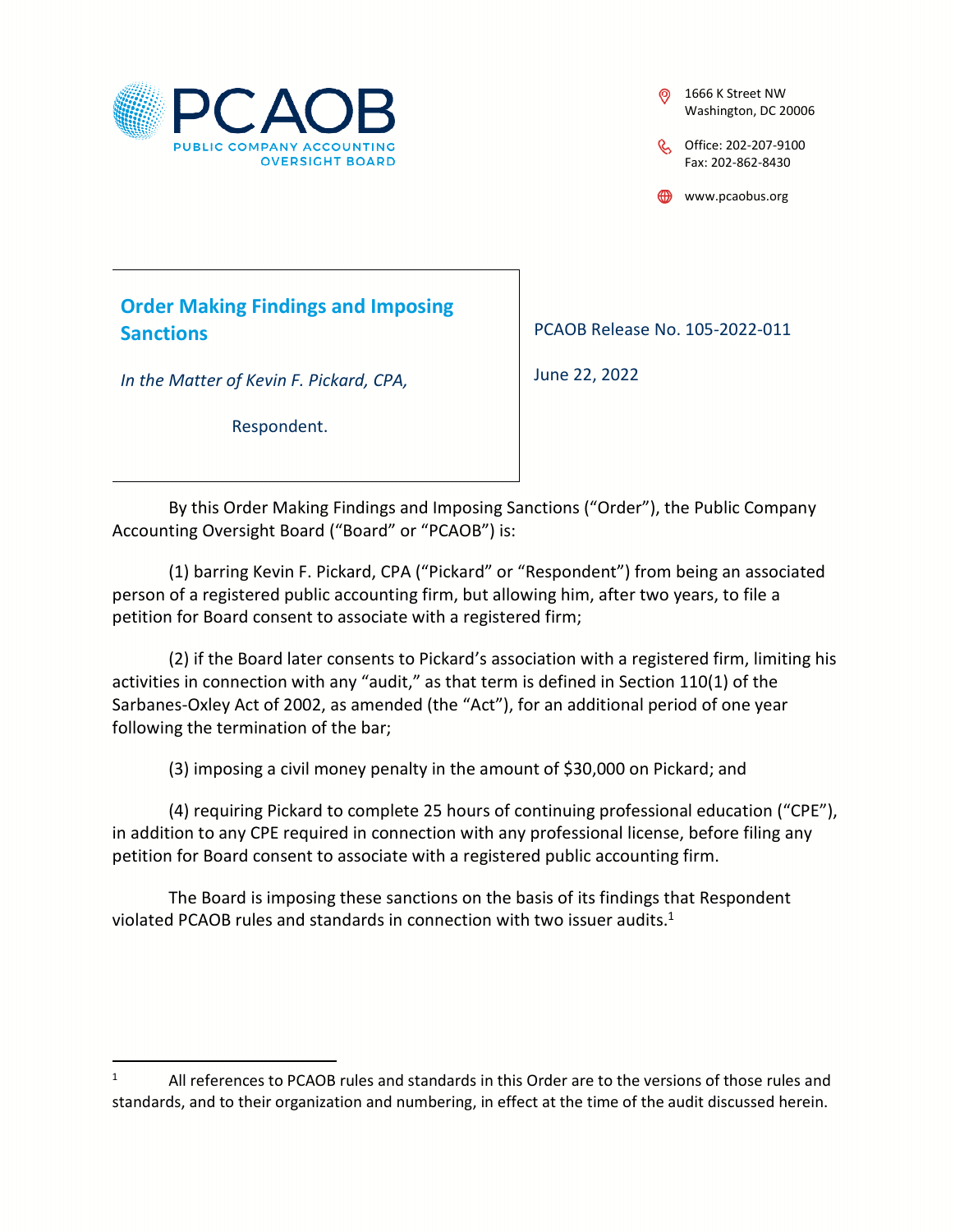I.

On April 16, 2021, the Board instituted non-public disciplinary proceedings against Respondent.<sup>2</sup> Pursuant to PCAOB Rule 5205, Respondent has submitted an Offer of Settlement ("Offer") that the Board has determined to accept. Solely for purposes of this proceeding and any other proceedings brought by or on behalf of the Board, or to which the Board is a party, and without admitting or denying the findings herein, except to the Board's jurisdiction over Respondent and the subject matter of these proceedings, which is admitted, Respondent consents to entry of this Order as set forth below.<sup>3</sup>

II.

On the basis of Respondent's Offer, the Board finds that:<sup>4</sup>

## **A. Respondent**

1. **Kevin F. Pickard** was, at all relevant times, a certified public accountant, licensed by the state of California (license no. CPA 70205). Pickard served as the engagement quality reviewer for audits that a registered public accounting firm, AJ Robbins CPA, LLC, had performed with respect to the year-end April 30, 2017 financial statements of Soldino Group Corp ("Soldino" and the "Soldino Audit") and the year-end November 30, 2017 financial statements of Vado Corp. ("Vado" and the "Vado Audit"). Pickard was, at all relevant times, an associated person of a registered public accounting firm as that term is defined in Section  $2(a)(9)$  of the Act and PCAOB Rule  $1001(p)(i)$ .

<sup>2</sup> Section 105(c)(2) of the Act provides that litigated disciplinary proceedings shall not be public, "unless otherwise ordered by the Board for good cause shown, with the consent of the parties." Although the Board found good cause for making the proceedings public, Respondent did not consent to making the hearing public, as permitted by Section 105(c)(2) of the Act and PCAOB Rule 5203.

<sup>3</sup> The findings herein are made pursuant to Respondent's Offer and are not binding on any other persons or entities in this or any other proceeding.

<sup>4</sup> The Board finds that Respondent's conduct described in this Order meets the conditions set out in Section 105(c)(5) of the Act, 15 U.S.C. § 7215(c)(5), which provides that certain sanctions may be imposed in the event of: (1) intentional or knowing conduct, including reckless conduct, that results in a violation of the applicable statutory, regulatory, or professional standard; or (2) repeated instances of negligent conduct, each resulting in a violation of the applicable statutory, regulatory, or professional standard.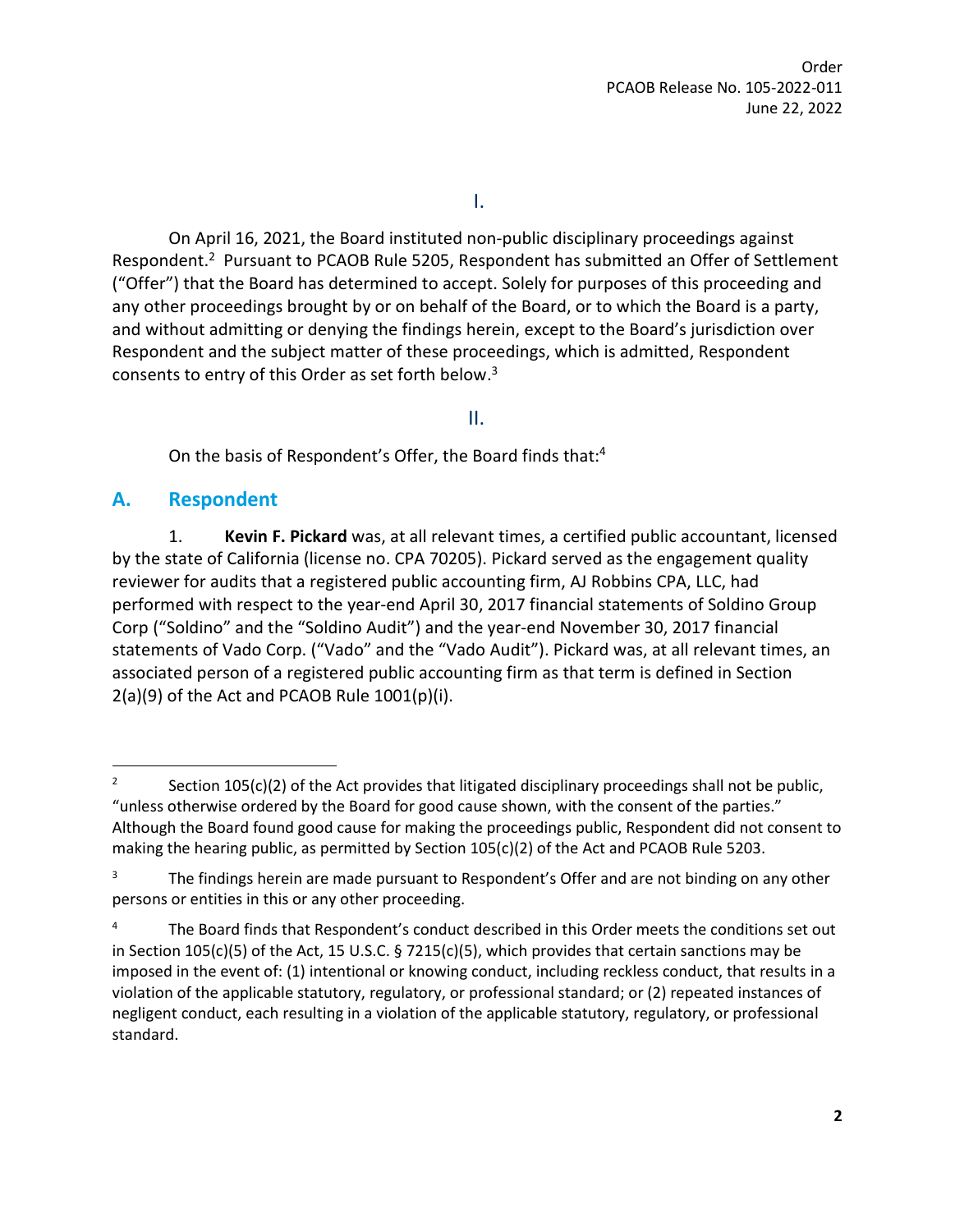# **B. Relevant Entity**

2. AJ Robbins CPA, LLC ("AJR" or "Firm") is a professional corporation organized under the laws of the state of Colorado and headquartered in Denver, Colorado. It is licensed by the Colorado State Board of Accountancy (license no. FRM.5000243). The Firm was, at all relevant times, registered with the Board pursuant to Section 102 of the Act and PCAOB rules. The Firm performed the Soldino and Vado Audits as those issuers' independent auditor.

# **C. Issuers**

3. Soldino, at all relevant times, was a Nevada corporation headquartered in Treviso, Italy. Its public filings disclosed that, at the time of the Soldino Audit, it intended to commence operations in the business of work wear distribution, sewing and embroidery services. Soldino filed a Form S-1 registration statement with the U.S. Securities and Exchange Commission ("Commission") on June 14, 2017, which contained AJR's audit report for the Soldino Audit (dated May 31, 2017) and a consent from AJR (dated June 12, 2017) for that audit report to be included in the Form S-1 registration statement. With AJR's consent, Soldino also included the audit report in amended Forms S-1, including an amended Form S-1 filed on August 21, 2017. From the time that it filed its Form S-1, and at all relevant times thereafter, Soldino was an issuer as that term is defined by Section 2(a)(7) of the Act and PCAOB Rule 1001(i)(iii).

4. Vado, at all relevant times, was a Nevada corporation headquartered in Nitra, Slovakia. Its public filings disclosed that, at the time of the Vado Audit, it was developing an embroidery business. Vado filed a Form S-1 registration statement with the Commission on January 18, 2018, which contained AJR's audit report for the Vado Audit (dated January 8, 2018) and a consent from AJR (dated January 16, 2018) for that audit report to be included in the Form S-1 registration statement. From the time that it filed its Form S-1, and at all relevant times thereafter, Vado was an issuer as that term is defined by Section 2(a)(7) of the Act and PCAOB Rule 1001(i)(iii).

# **D. Summary**

5. This matter concerns Respondent's violations of PCAOB rules and standards in connection with the Soldino and Vado Audits. While serving as the engagement quality reviewer for those audits, Pickard failed to comply with AS 1220, *Engagement Quality Review*. Pickard also failed to document his engagement quality reviews ("EQRs") as required by PCAOB standards.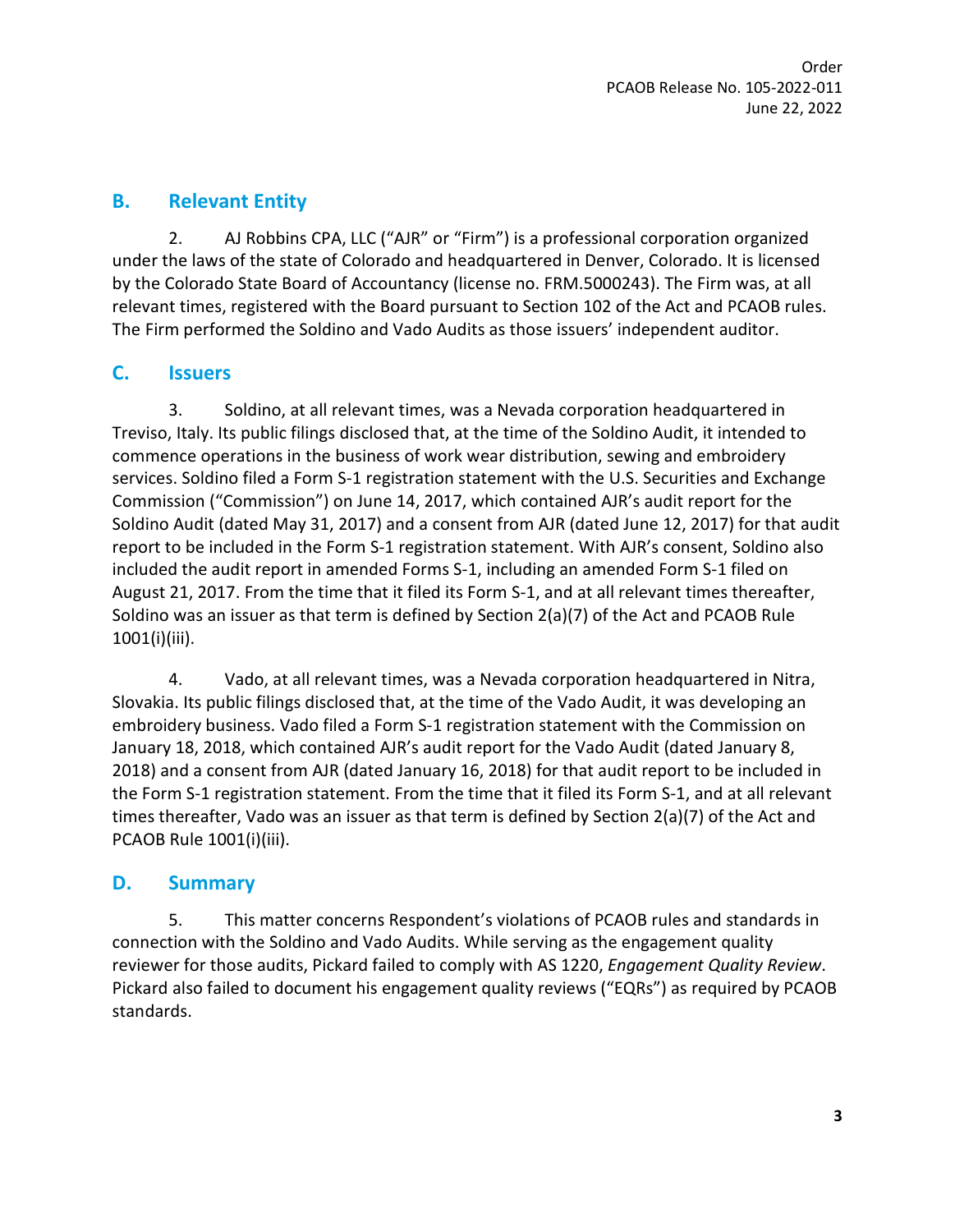6. In July 2018, after the documentation completion date for both the Soldino and Vado Audits, Pickard documented his EQRs by completing and signing two work papers that the Firm sent to Pickard for each audit. Pickard completed that documentation at the request of the audits' engagement partner, because of an upcoming PCAOB inspection of the Firm. When documenting his EQRs, Pickard falsely indicated that he had performed all of the procedures required by AS 1220. Pickard also backdated his signature on the forms to dates during or near the time of his EQRs. Although Pickard completed the forms well after the documentation completion date for both audits, Pickard did not document in the forms the date that he added information to the forms, or the reason for doing so after the documentation completion date, as required by AS 1215, *Audit Documentation*, and AS 1220.

# **E. Pickard Violated PCAOB Rules and Standards in Connection with the Soldino and Vado Audits**

7. PCAOB rules require that a registered public accounting firm and its associated persons comply with the Board's auditing and related professional practice standards.<sup>5</sup> An EQR is required for all audits and reviews conducted pursuant to PCAOB standards.<sup>6</sup> The EQR is intended to "serve as a meaningful check on the work performed by the engagement team."<sup>7</sup>

8. In an audit, the engagement quality reviewer is responsible for evaluating the significant judgments made by the engagement team and the related conclusions reached in forming the overall conclusion on the engagement and in preparing the engagement report.<sup>8</sup> Among other things, the engagement quality reviewer should: (1) evaluate the significant judgments that relate to engagement planning; (2) evaluate the engagement team's assessment of, and audit responses to, significant risks identified by the engagement team or the engagement quality reviewer; (3) review the engagement team's evaluation of the firm's independence in relation to the engagement; and (4) review the engagement completion document.<sup>9</sup> AS 1220 further provides that the engagement quality reviewer should evaluate whether appropriate matters have been communicated, or identified for communication, to

- 7 PCAOB Rel. No. 2009-004 (July 28, 2009) at 2.
- 8 *See* AS 1220.09.
- 9 *See* AS 1220.10(a), (b), (d), (e).

<sup>5</sup> *See* PCAOB Rule 3100, *Compliance with Auditing and Related Professional Practice Standards*; PCAOB Rule 3200, *Auditing Standards*.

<sup>6</sup> *See* AS 1220.01.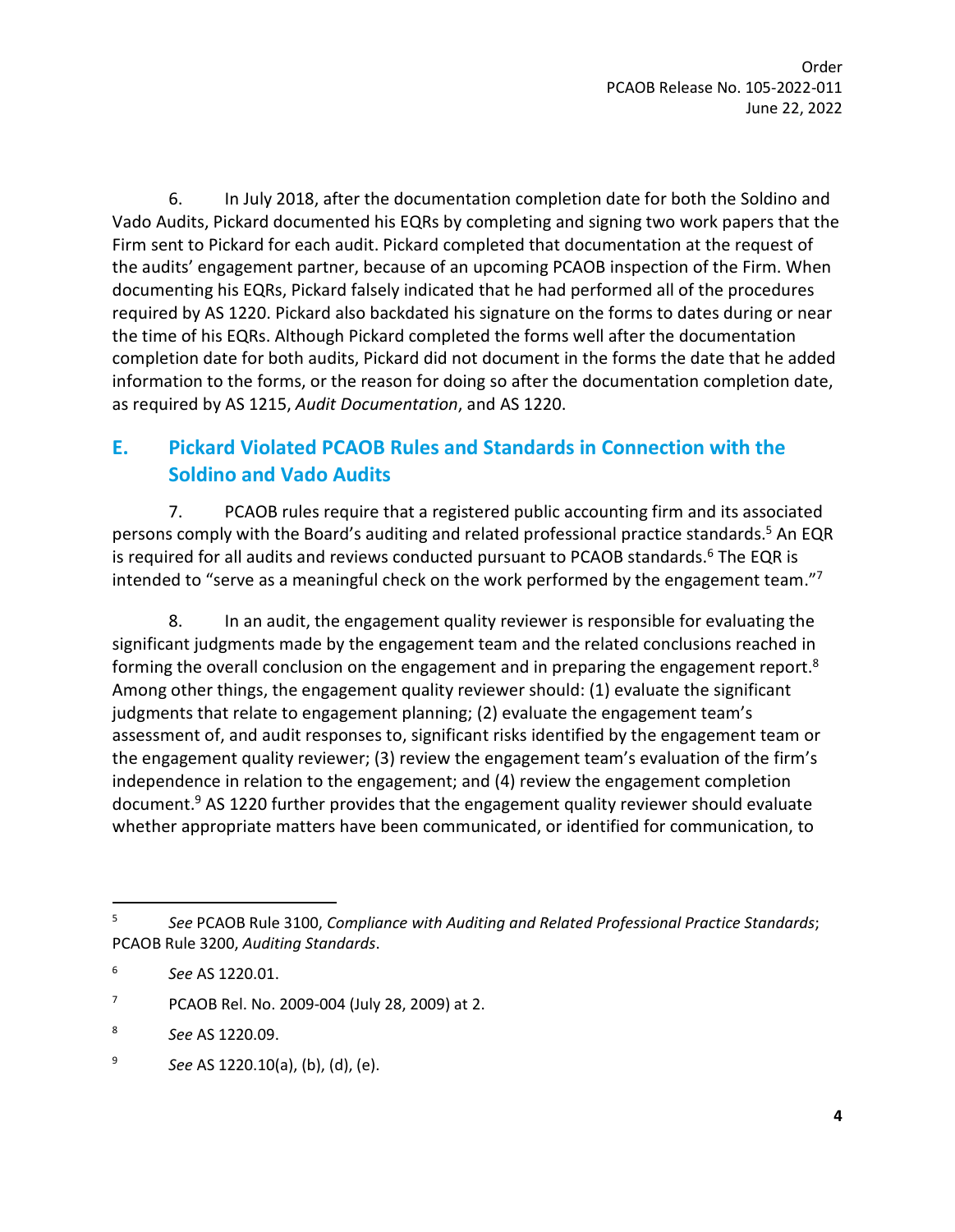the audit committee, management, and other parties, such as regulatory bodies.<sup>10</sup> The engagement quality reviewer should also evaluate whether the engagement documentation that he or she reviewed indicates that the engagement team responded appropriately to significant risks and supports the conclusions reached by the engagement team with respect to the matters reviewed.<sup>11</sup>

9. The engagement quality reviewer may provide concurring approval of issuance of an audit report only if, after performing the EQR with due professional care, he or she is not aware of a significant engagement deficiency.<sup>12</sup> "Due professional care requires the auditor to exercise professional skepticism. Professional skepticism is an attitude that includes a questioning mind and a critical assessment of audit evidence."<sup>13</sup>

10. Documentation of an EQR should be included in the engagement documentation.<sup>14</sup> That documentation should contain sufficient information to enable an experienced auditor, having no previous connection with the engagement, to understand the procedures performed by the engagement quality reviewer, including, but not limited to, the documents reviewed by the engagement quality reviewer.<sup>15</sup>

11. AS 1215's requirements related to retention of, and subsequent changes to, audit documentation apply to documentation of the engagement quality review.<sup>16</sup> For an audit, a complete and final set of audit documentation should be assembled for retention as of a date not more than 45 days after the report release date (*i.e.*, the "documentation completion date").<sup>17</sup> "Audit documentation must not be deleted or discarded after the documentation completion date, however, information may be added. Any documentation added must indicate the date the information was added, the name of the person who prepared the additional documentation, and the reason for adding it."<sup>18</sup>

- 15 *See* AS 1220.19.
- 16 *See* AS 1220.21.
- 17 *See* AS 1215.15.
- 18 AS 1215.16.

<sup>10</sup> *See* AS 1220.10(i).

<sup>11</sup> *See* AS 1220.11.

<sup>12</sup> *See* AS 1220.12.

<sup>13</sup> AS 1015.07, *Due Professional Care in the Performance of Work*.

<sup>14</sup> *See* AS 1220.20.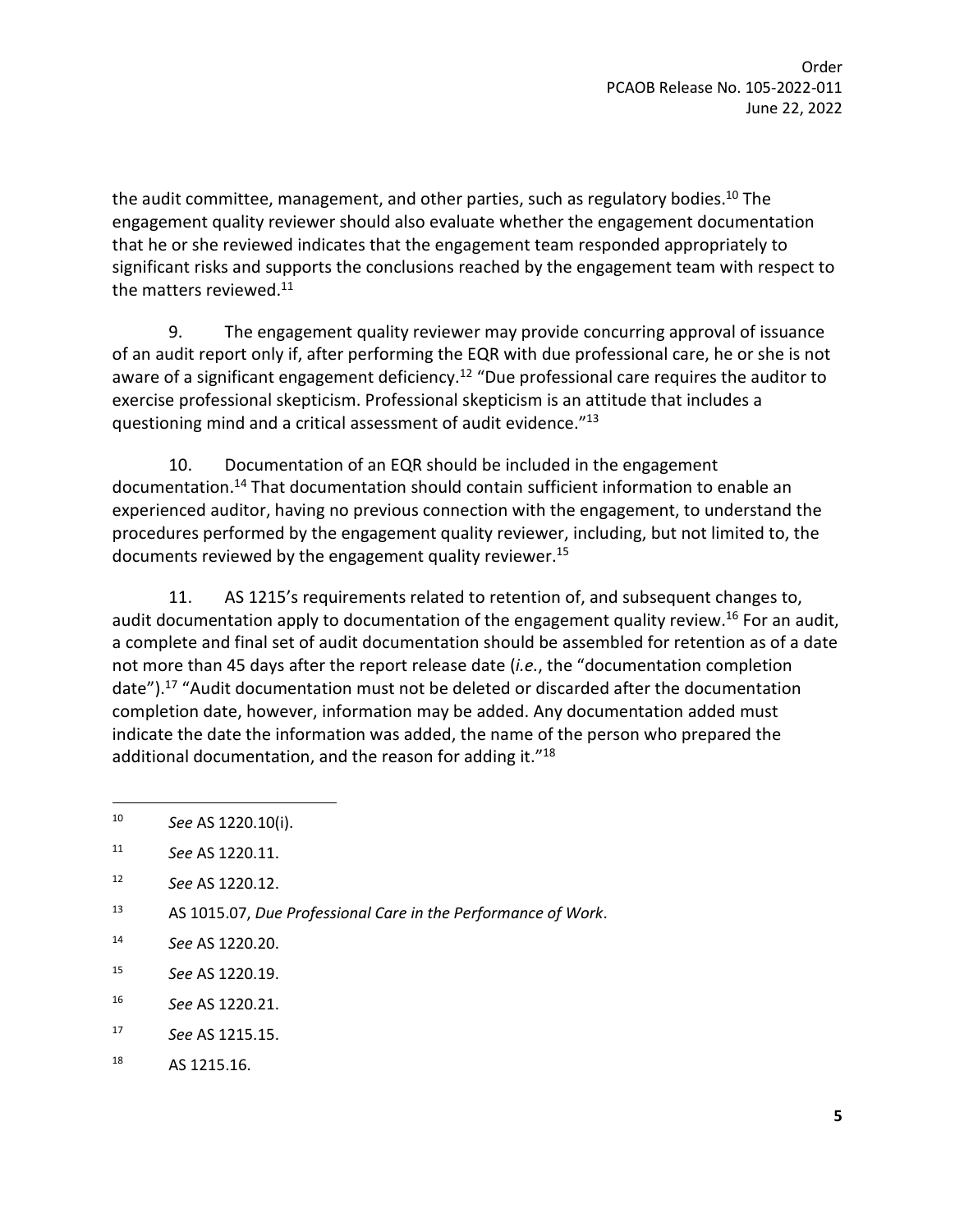12. As described below, Pickard failed to comply with the foregoing rules and standards in connection with the Soldino and Vado Audits.

## **i. Soldino Audit**

13. The Firm engaged Pickard to perform the EQR for the Soldino Audit on or about August 1, 2017—almost seven weeks after the Firm issued its audit report and permitted Soldino to include that report in a Form S-1 that it filed with the Commission on June 14, 2017. By the time Pickard performed the EQR on August 1, Soldino had already included the Firm's audit report in three Form S-1 registration statements and amendments filed with the Commission.

14. When performing his EQR in August 2017, Pickard received and reviewed only a draft copy of Soldino's financial statements and a signed copy of the audit report dated May 31, 2017. He did not receive any other documents related to the Soldino Audit.

15. Pickard failed to perform the EQR for the Soldino Audit with due professional care.<sup>19</sup> When performing his EQR, Pickard:

- a. did not receive or review any planning documentation, and he failed to evaluate the significant judgments that related to engagement planning;<sup>20</sup>
- b. did not receive or review any risk assessment documentation relating to the audit, and failed to evaluate the engagement team's assessment of, and responses to, significant risks identified by the engagement team; $^{21}$
- c. did not receive or review any documentation concerning the engagement team's evaluation of the Firm's independence, and failed to review the engagement team's evaluation of the Firm's independence;<sup>22</sup>

<sup>19</sup> *See* AS 1220.12; AS 1015.01.

<sup>20</sup> *See* AS 1220.10(a).

<sup>21</sup> *See* AS 1220.10(b).

<sup>22</sup> *See* AS 1220.10(d).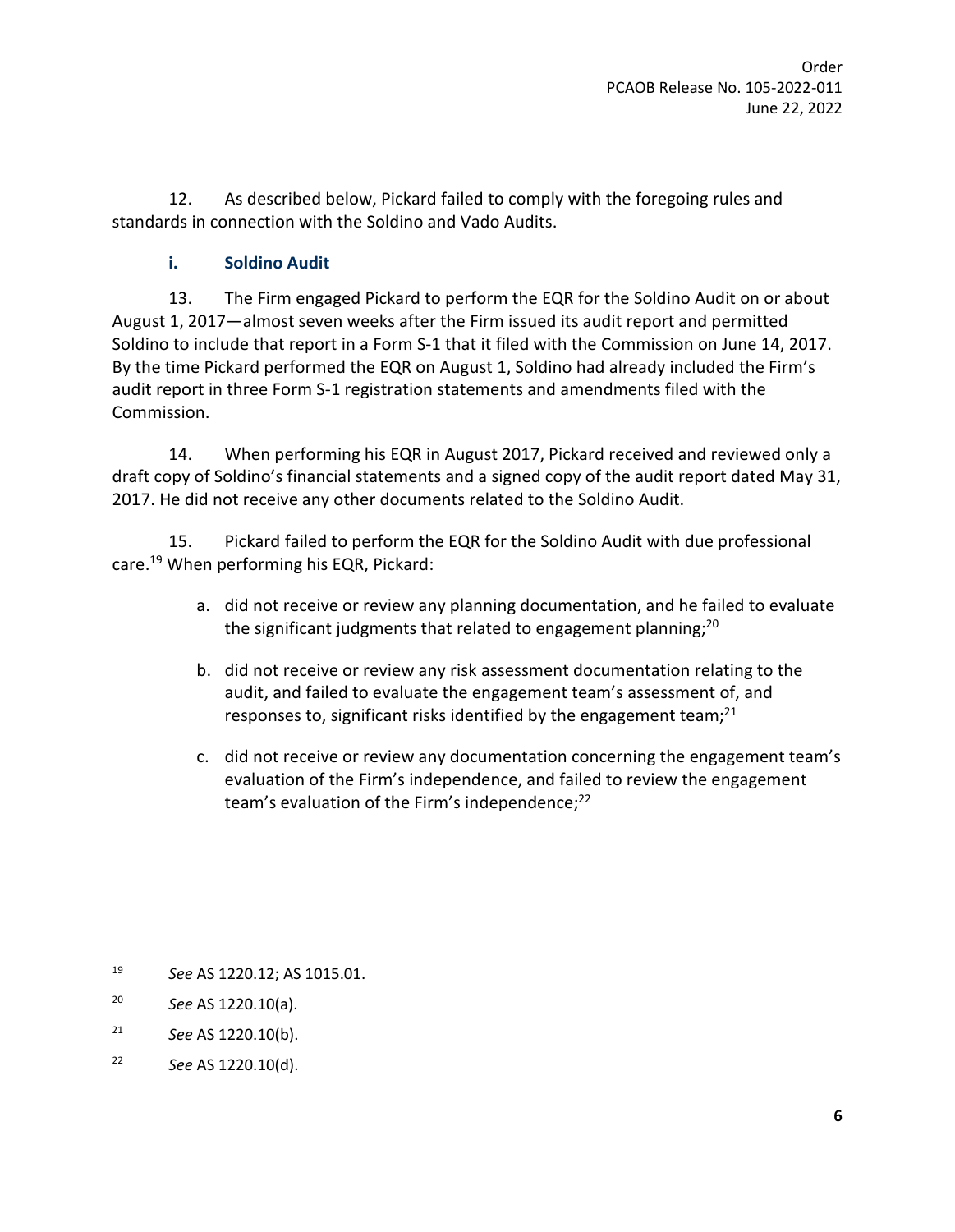- d. did not receive or review the engagement completion document, and failed to confirm with the engagement partner that there were no significant unresolved matters: $23$  and
- e. did not receive or review documentation of any audit communications, and failed to evaluate whether appropriate matters were communicated, or identified for communication, to the audit committee, management, and other parties.<sup>24</sup>

16. Nevertheless, on August 1, 2017, Pickard provided concurring approval of issuance of the audit report for the Soldino Audit. On August 21, 2017, Soldino filed an amended Form S-1 registration statement containing the Firm's audit report for the Soldino Audit.

### **ii. Vado Audit**

17. Pickard performed the EQR for the Vado Audit on or about January 16, 2018.

18. When performing his EQR for the Vado Audit, Pickard received a draft copy of Vado's financial statements. Pickard also received a general ledger document with some brief annotations from the audit engagement team, indicating that the engagement team had "traced" the transactions in that document to client-provided bank statements. Pickard did not receive any other documents related to the Vado Audit.

19. Pickard failed to perform the EQR for the Vado Audit with due professional care.<sup>25</sup> When performing his EQR for the Vado Audit, Pickard:

> a. did not receive or review any planning documentation, and he failed to evaluate the significant judgments that related to engagement planning;<sup>26</sup>

25 *See* AS 1220.12; AS 1015.01.

<sup>23</sup> *See* AS 1220.10(e).

<sup>24</sup> *See* AS 1220.10(i).

<sup>26</sup> *See* AS 1220.10(a).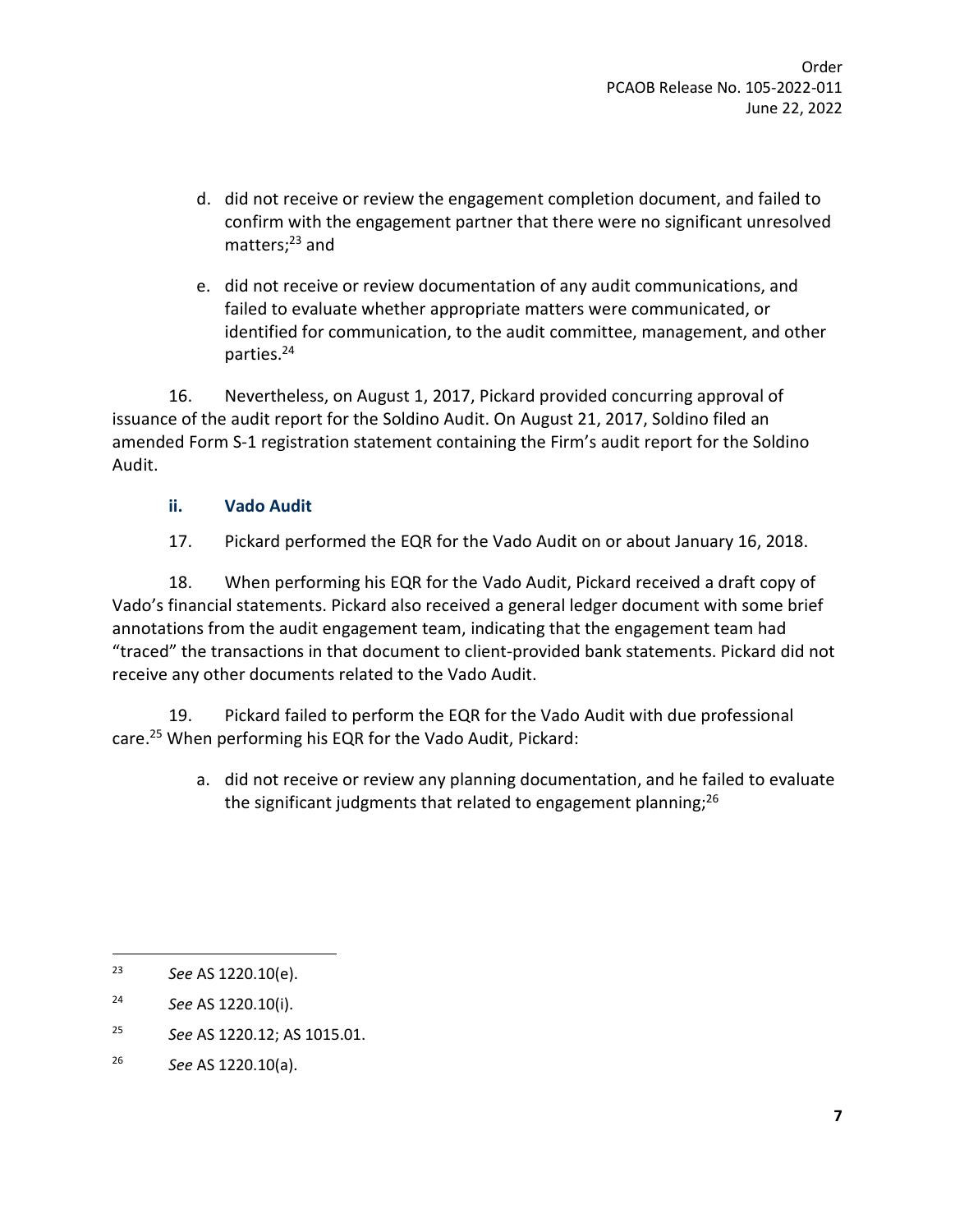- b. did not receive or review any risk assessment documentation relating to the audit, and failed to evaluate the engagement team's assessment of, and responses to, significant risks identified by the engagement team; $^{27}$
- c. did not receive or review any documentation concerning the engagement team's evaluation of the Firm's independence, and failed to review the engagement team's evaluation of the Firm's independence;<sup>28</sup>
- d. did not receive or review the engagement completion document, and failed to understand the significant findings and issues from the audit or confirm with the engagement partner that there were no significant unresolved matters;<sup>29</sup>
- e. did not review the audit report; $30$  and
- f. did not receive or review documentation of any audit communications, and failed to evaluate whether appropriate matters were communicated, or identified for communication, to the audit committee, management, and other parties.<sup>31</sup>

20. Nevertheless, on or about January 16, 2018, Pickard provided concurring approval of issuance of the audit report for the Vado Audit. On January 18, 2018, Vado filed a Form S-1 registration statement containing the Firm's audit report for the Vado Audit.

#### **iii. Documentation of the Soldino and Vado Audits**

21. Pickard failed to document his EQRs for the Soldino and Vado Audits as required by AS 1220 before the documentation completion date.<sup>32</sup> Although Pickard sent comments on the issuers' financial statements to the Firm via email at the time he performed the EQRs, he failed to document the EQRs with sufficient information to enable an experienced auditor, having no previous connection with the engagement, to understand the procedures he

- 31 *See* AS 1220.10(i).
- 32 *See* AS 1220.19-.21.

<sup>27</sup> *See* AS 1220.10(b).

<sup>28</sup> *See* AS 1220.10(d).

<sup>29</sup> *See* AS 1220.10(e).

<sup>30</sup> *See* AS 1220.10(f).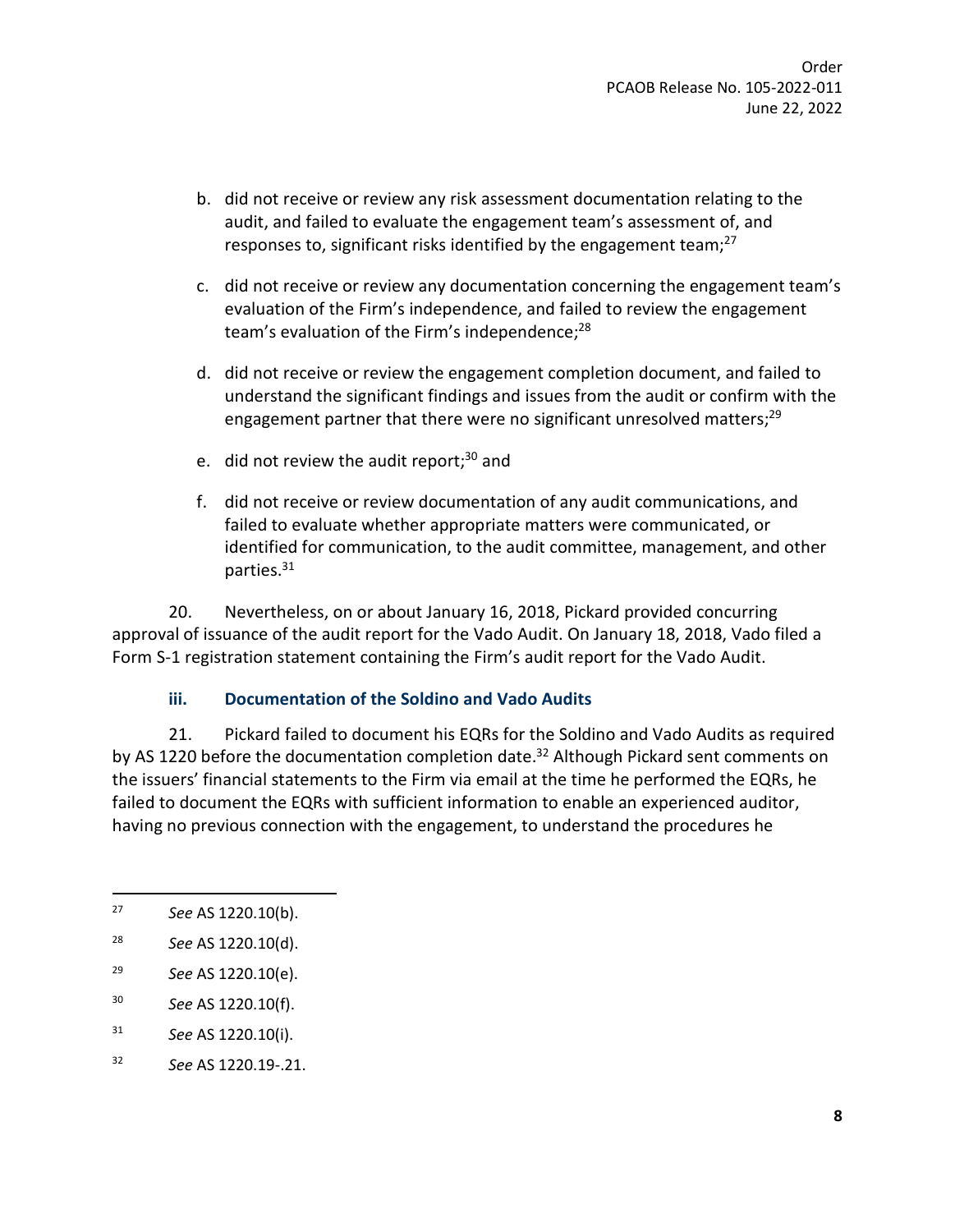performed to comply with AS 1220, including the documents he reviewed and the date he provided concurring approval of issuance.<sup>33</sup>

22. On July 14, 2018, Allan Jeffrie Robbins, CPA ("Robbins") the engagement partner for the Soldino and Vado Audits, sent Pickard an email, asking Pickard to document his EQRs for those audits. In his email to Pickard, Robbins explained that he needed the documentation for an upcoming inspection of the Firm by the PCAOB, which was scheduled for early August 2018. Pickard knew that he was being asked to document his EQRs several months after the documentation completion dates for both audits.

23. For each audit, Robbins sent Pickard two forms to complete to document his EQRs. The first was a "Supervision, Review and Approval Form," which contained a checklist for the engagement quality reviewer to complete, indicating whether he or she performed various steps required by AS 1220, and containing a space for the engagement quality reviewer's signature. The second was the "Engagement Completion Document," which also contained a space for the engagement quality reviewer's signature. Pickard had not previously received those forms from the Firm or completed them for either EQR.

24. Pickard knew that PCAOB standards required that audit documentation indicate the procedures performed and the date that they were completed.<sup>34</sup> Pickard also knew that, when adding information to audit documentation after the documentation completion date for an audit, PCAOB standards required that the documentation reflect the date the information was added, the name of the person who prepared the additional documentation, and the reason for adding it.<sup>35</sup>

25. On July 26, 2018, Pickard completed the forms that Robbins had sent to him to document his EQRs, and returned those forms to the Firm via email. When completing the forms, Pickard backdated his signatures on the completed forms to dates contemporaneous with his EQRs (August 1, 2017 for the Soldino Audit, and January 21, 2018, for the Vado Audit), and failed to include any indication in the forms of the date he added his information to the forms or why the information was added. Pickard also falsely indicated in the forms that, at the time of the Soldino and Vado Audits, he had performed various procedures that he, in fact, had not performed, including:

<sup>33</sup> *See* AS 1220.19.

<sup>34</sup> *See* AS 1215.06.

<sup>35</sup> *See* AS 1215.16; AS 1220.21.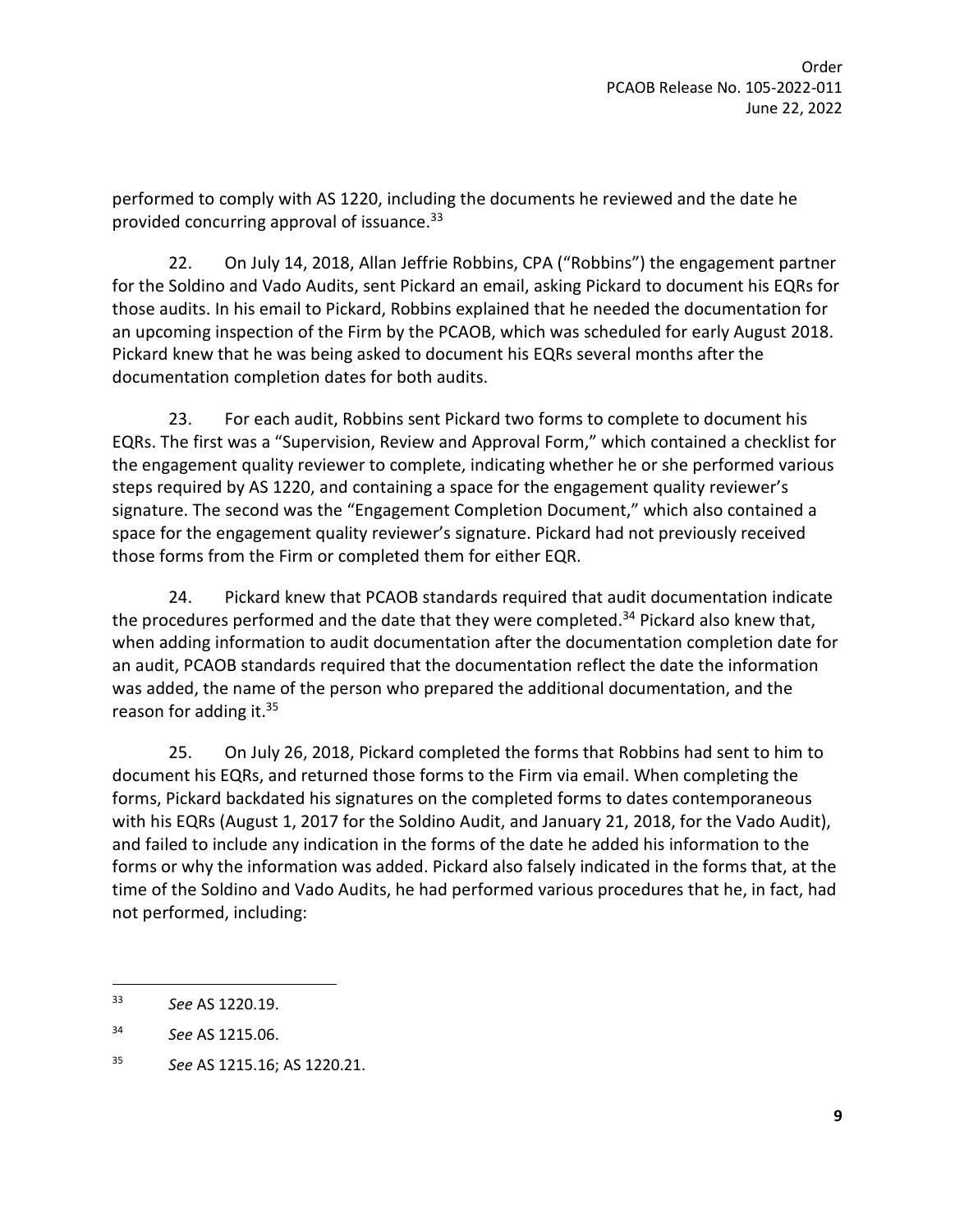- a. evaluating the engagement team's assessment of, and responses to, significant risks, including fraud risks;
- b. reviewing the engagement team's evaluation of the Firm's independence in relation to the audit engagements;
- c. reviewing the engagement completion documents; and
- d. evaluating whether appropriate matters had been communicated on a timely basis (or identified for communication) prior to the issuance of the audit reports to the audit committee, management, and other parties such as regulatory bodies.

Pickard also falsely documented that, for the Vado Audit, he had reviewed the audit report.

26. As a result of the foregoing, Pickard violated AS 1220 and AS 1215.

## III.

In view of the foregoing, and to protect the interests of investors and further the public interest in the preparation of informative, accurate, and independent audit reports, the Board determines it appropriate to impose the sanctions agreed to in Respondent's Offer. Accordingly, it is hereby ORDERED that:

A. Pursuant to Section 105(c)(4)(B) of the Act and PCAOB Rule 5300(a)(2), Kevin F. Pickard, CPA, is barred from being an "associated person of a registered public accounting firm," as that term is defined in Section 2(a)(9) of the Act and PCAOB Rule 1001(p)(i);<sup>36</sup>

<sup>&</sup>lt;sup>36</sup> As a consequence of the bar, the provisions of Section 105(c)(7)(B) of the Act will apply with respect to Pickard. Section 105(c)(7)(B) provides: "It shall be unlawful for any person that is suspended or barred from being associated with a registered public accounting firm under this subsection willfully to become or remain associated with any issuer, broker, or dealer in an accountancy or a financial management capacity, and for any issuer, broker, or dealer that knew, or in the exercise of reasonable care should have known, of such suspension or bar, to permit such an association, without the consent of the Board or the Commission."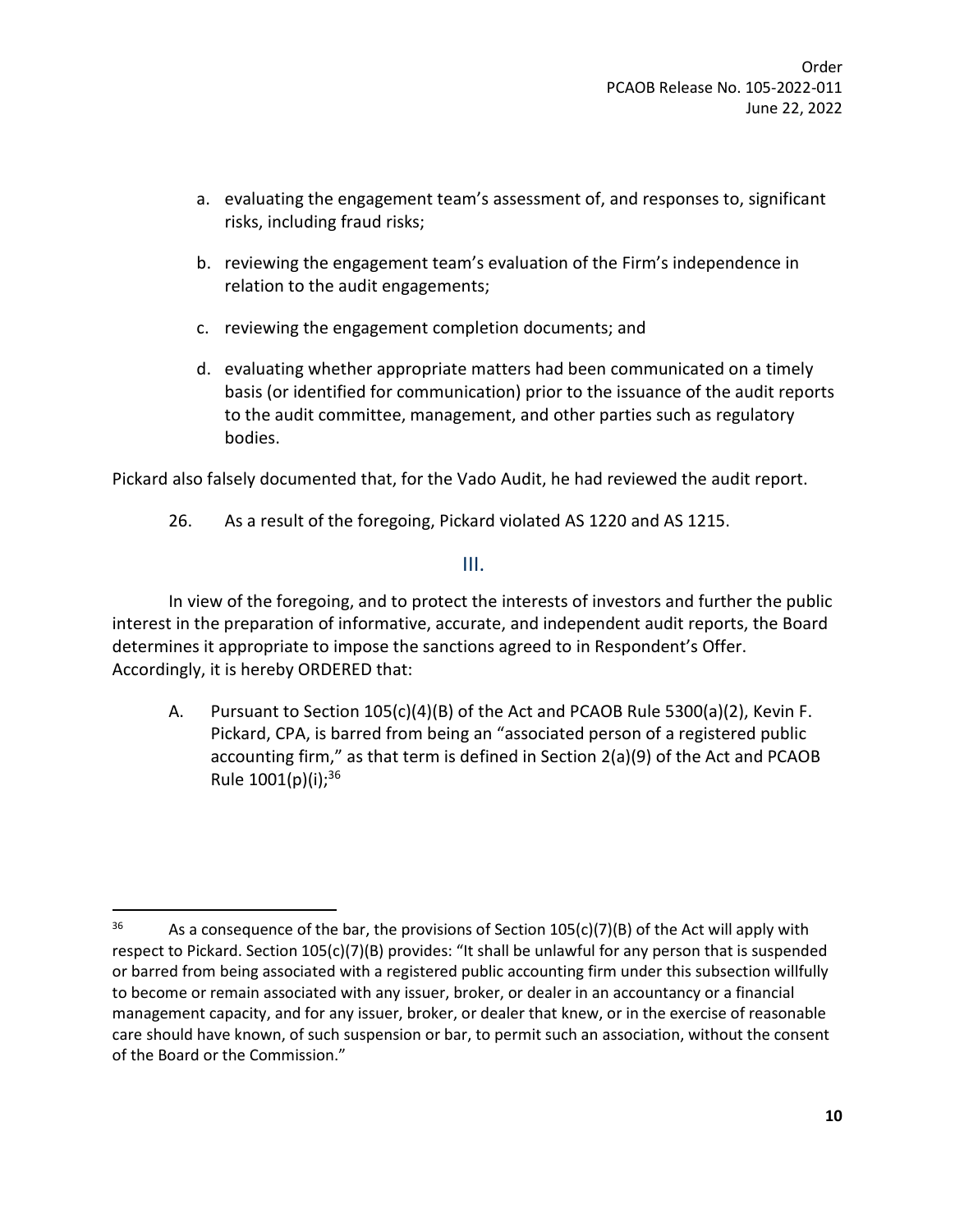- B. After two years from the date of this Order, Kevin F. Pickard may file a petition, pursuant to PCAOB Rule 5302(b), for Board consent to associate with a registered public accounting firm;
- C. If Kevin F. Pickard is permitted to associate again with a registered public accounting firm, pursuant to Section 105(c)(4)(C) of the Act and PCAOB Rule 5300(a)(3), for a period of one year from the date his bar is terminated, his role in any "audit," as that term is defined in Section 110(1) of the Act and PCAOB Rule 1001(a)(v), shall be restricted as follows: Pickard shall not (1) serve, or supervise the work of another person serving, as an "engagement partner," as that term is used in AS 1201, *Supervision of the Audit Engagement*; (2) serve, or supervise the work of another person serving, as an "engagement quality reviewer," as that term is used in AS 1220, *Engagement Quality Review*; (3) serve, or supervise the work of another person serving, as a member of an engagement team; (4) serve, or supervise the work of another person serving, in any role that is equivalent to engagement partner, engagement quality reviewer, or engagement team member, but differently denominated (such as "lead partner," "practitioner-in-charge," "concurring partner," or "staff"); (5) exercise authority, or supervise the work of another person exercising authority, either to sign a registered public accounting firm's name to an audit report, or to consent to the use of a previously issued audit report, for any issuer, broker, or dealer; (6) serve, or supervise the work of another person serving, as the "other auditor," or "another auditor," as those terms are used in AS 1205, *Part of the Audit Performed by Other Independent Auditors*; or (7) serve, or supervise the work of another individual serving, as a professional practice director;
- D. Pursuant to Section 105(c)(4)(D) of the Act and PCAOB Rule 5300(a)(4), civil money penalty in the amount of \$30,000 is imposed on Kevin F. Pickard. All funds collected by the Board as a result of the assessment of these civil money penalties will be used in accordance with Section 109(c)(2) of the Act. Respondent shall pay the foregoing civil money penalty as follows: Respondent shall pay \$10,000 within ten days of the issuance of this Order, an additional \$6,667 by December 31, 2022, an additional \$6,667 by June 30, 2023, and the remaining \$6,666 by December 31, 2023, making each payment by (1) wire transfer in accordance with instructions furnished by Board staff; or (2) United States Postal Service money order, bank money order, certified check, or bank cashier's check (a) made payable to the Public Company Accounting Oversight Board, (b) delivered to the Office of Finance, Public Company Accounting Oversight Board, 1666 K Street, N.W., Washington D.C. 20006, and (c) submitted under a cover letter, which identifies the entity or